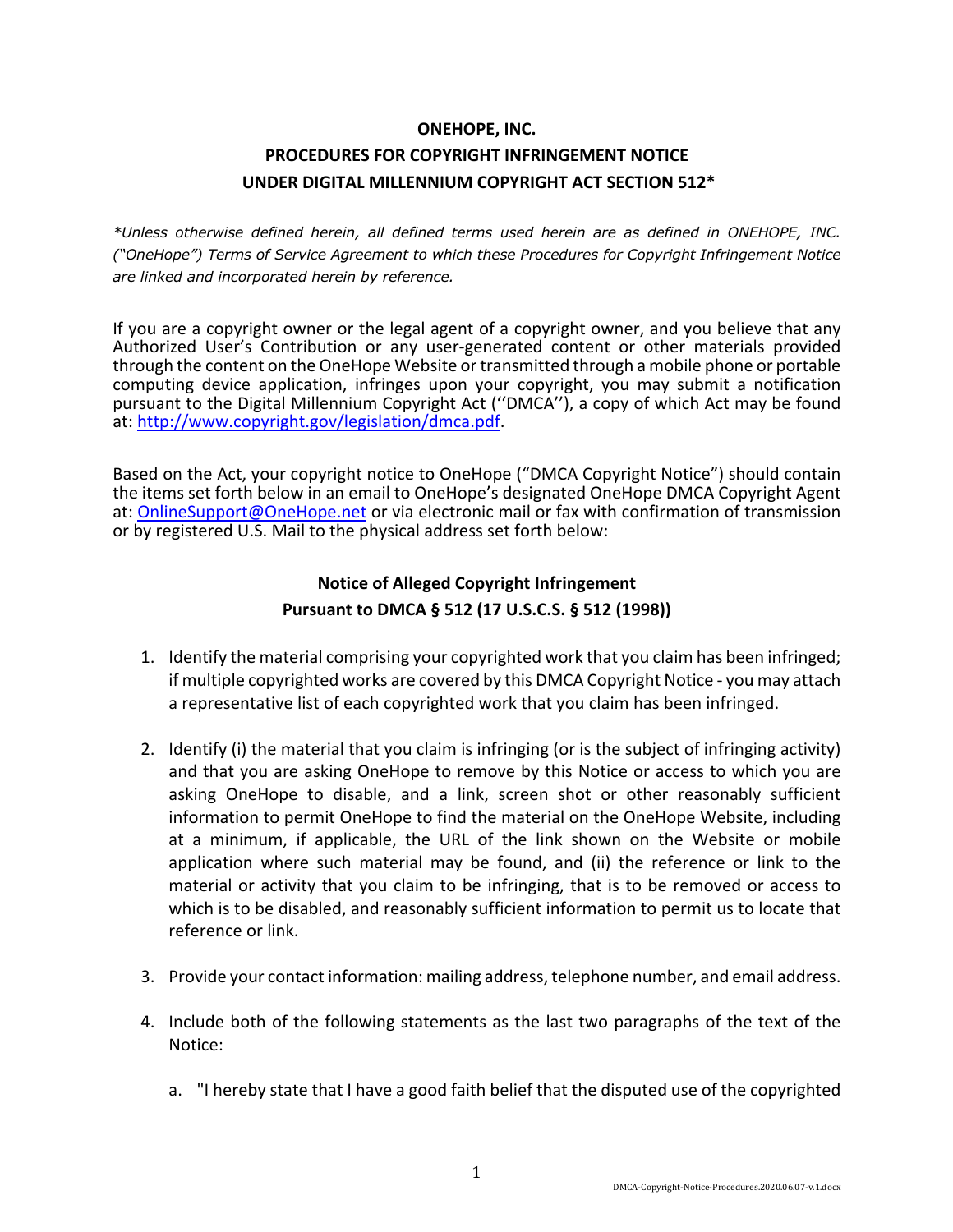material or reference or link to such material is not authorized by the copyright owner, its agent, or the law (e.g., as a fair use)."

- b. "I hereby state that the information in this Notice is accurate and, under penalty of perjury, that I am the owner, or authorized to act on behalf of the owner, of the copyright or of an exclusive intellectual property right under the copyright that is allegedly infringed."
- 5. Provide your full legal name and your electronic or physical signature, as the person authorized to act on behalf of the owner of an exclusive right that is allegedly infringed.

Deliver this Notice, via email or by mail as noted above with all items completed, to OneHope's designated OneHope DMCA Copyright Agent:

OneHope, Inc. Attention: OneHope DMCA Copyright Agent/Legal Department 600 SW 3rd Street Pompano Beach, Florida 33060 Email: legal@OneHope.net

For clarity, only DMCA notices should go to the OneHope DMCA Copyright Agent; any other feedback, comments, requests for technical support, and other communications should be directed to OneHope user support services through: OnlineSupport@OneHope.net

You acknowledge that if you fail to comply with all the requirements of this Section, your DMCA Copyright Notice may not be valid.

### **COUNTER-NOTICE**

If you receive a notification that your Contribution or User-generated content provided through the OneHope Website has been removed due to a claim of copyright infringement in a DMCA Copyright Notice, it means that the Contribution's content has been deleted from the OneHope Website at the request of the content's owner. If your account receives too many copyright complaints, you may lose the ability to post new content on the OneHope Website, and your account may be disabled completely.

If you believe user-generated content, comprising a content Contribution you posted or submitted was removed in error, you have the option to file a counter-notice ("Counter-Notice") by following the steps below. Upon receipt of a valid Counter-Notice, we will forward a copy to the person who filed the original DMCA Copyright Notice. If we do not receive notice within 10 business days that the submitter of the original claims in their DMCA Copyright Notice is seeking a court order to prevent further infringement of the content at issue, we will remove the claim and the DMCA Copyright Notice from your account's record, and we may, but are not obligated to, replace the content Contribution that was removed.